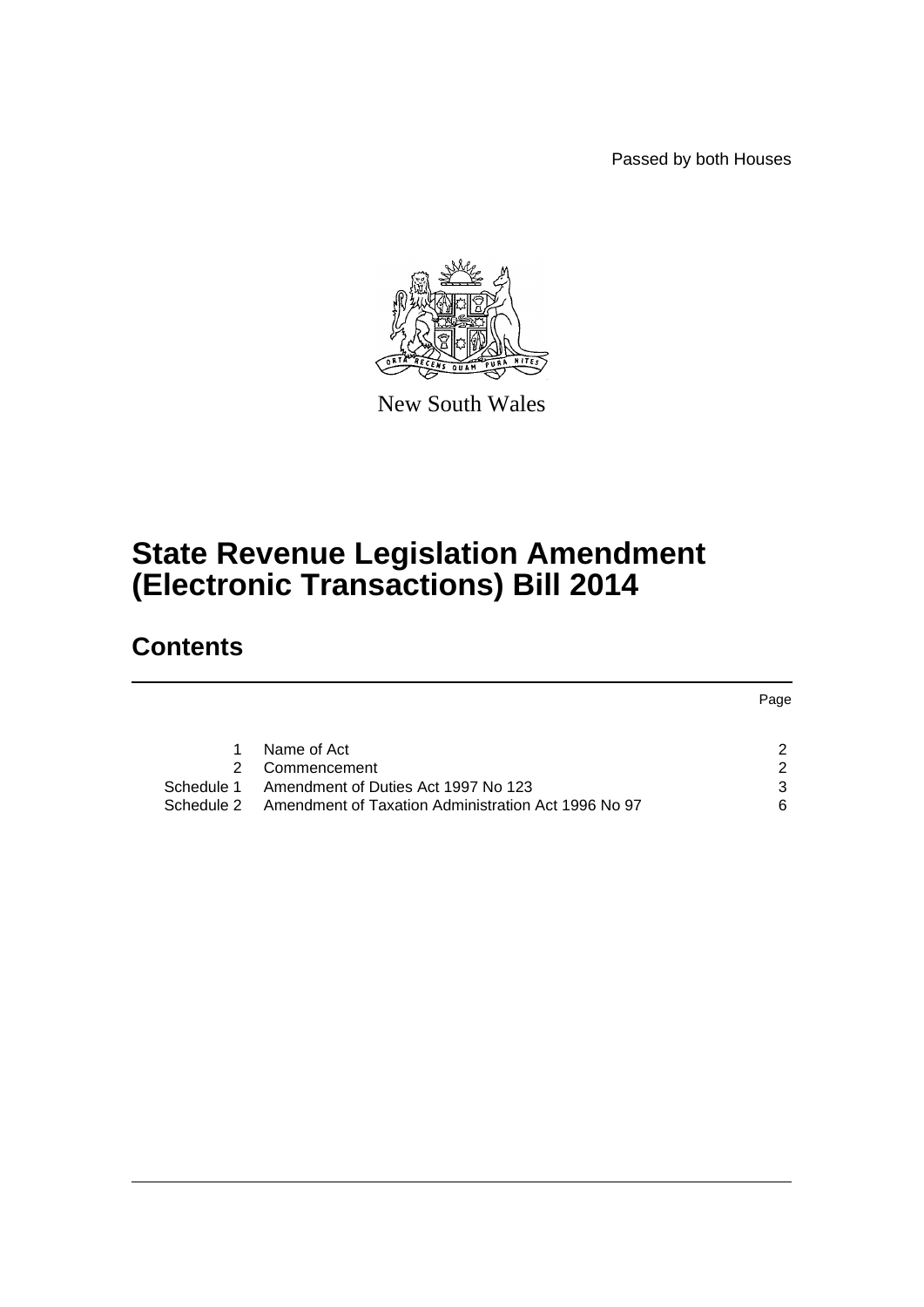*I certify that this public bill, which originated in the Legislative Assembly, has finally passed the Legislative Council and the Legislative Assembly of New South Wales.*

> *Clerk of the Legislative Assembly. Legislative Assembly, Sydney,* , 2014



New South Wales

# **State Revenue Legislation Amendment (Electronic Transactions) Bill 2014**

Act No , 2014

An Act to amend certain State revenue legislation to make further provision for the assessment and payment of tax by electronic means.

*I have examined this bill and find it to correspond in all respects with the bill as finally passed by both Houses.*

*Assistant Speaker of the Legislative Assembly.*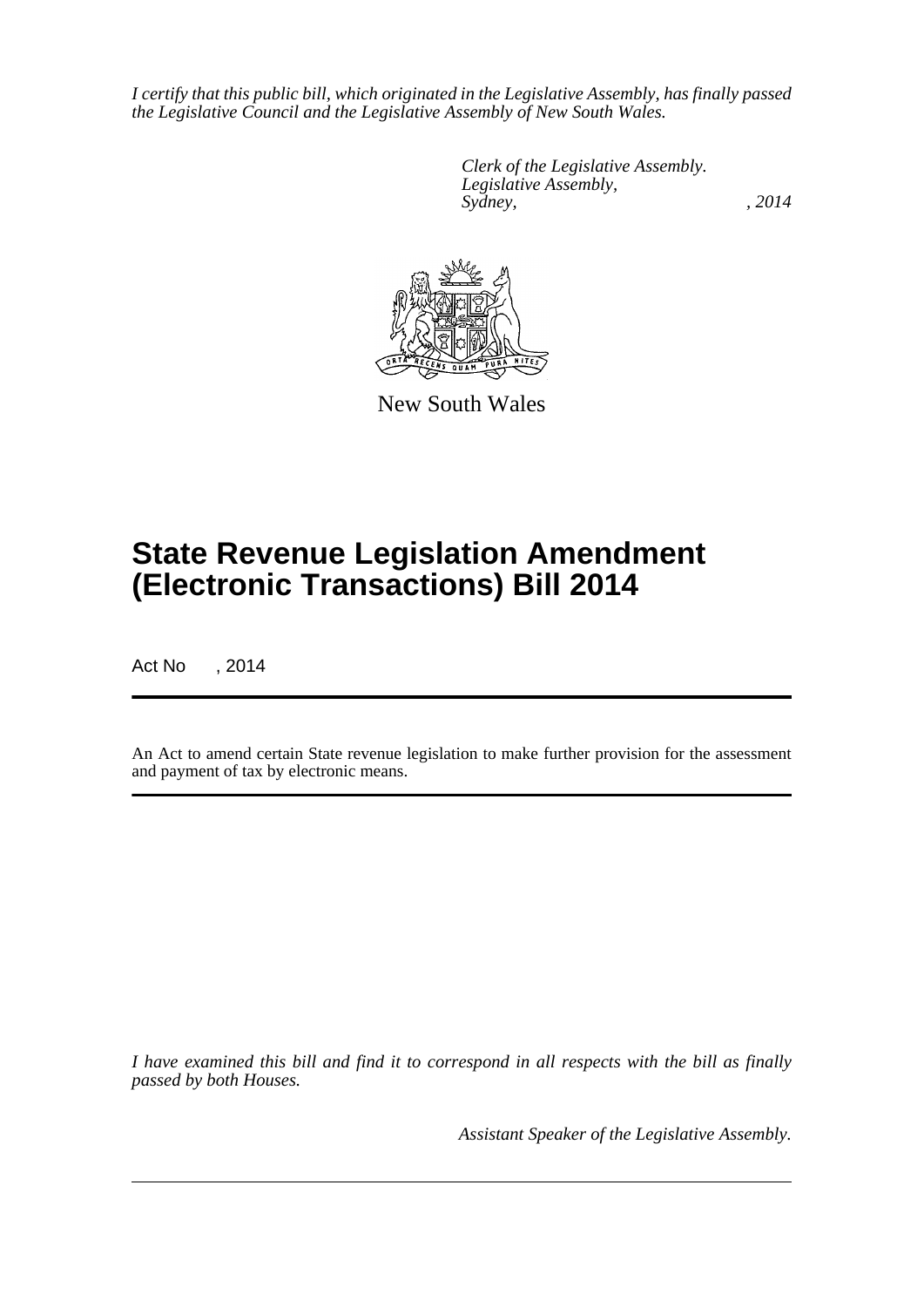State Revenue Legislation Amendment (Electronic Transactions) Bill 2014 [NSW]

## <span id="page-2-0"></span>**The Legislature of New South Wales enacts:**

#### **1 Name of Act**

This Act is the *State Revenue Legislation Amendment (Electronic Transactions) Act 2014*.

# <span id="page-2-1"></span>**2 Commencement**

This Act commences on the date of assent to this Act.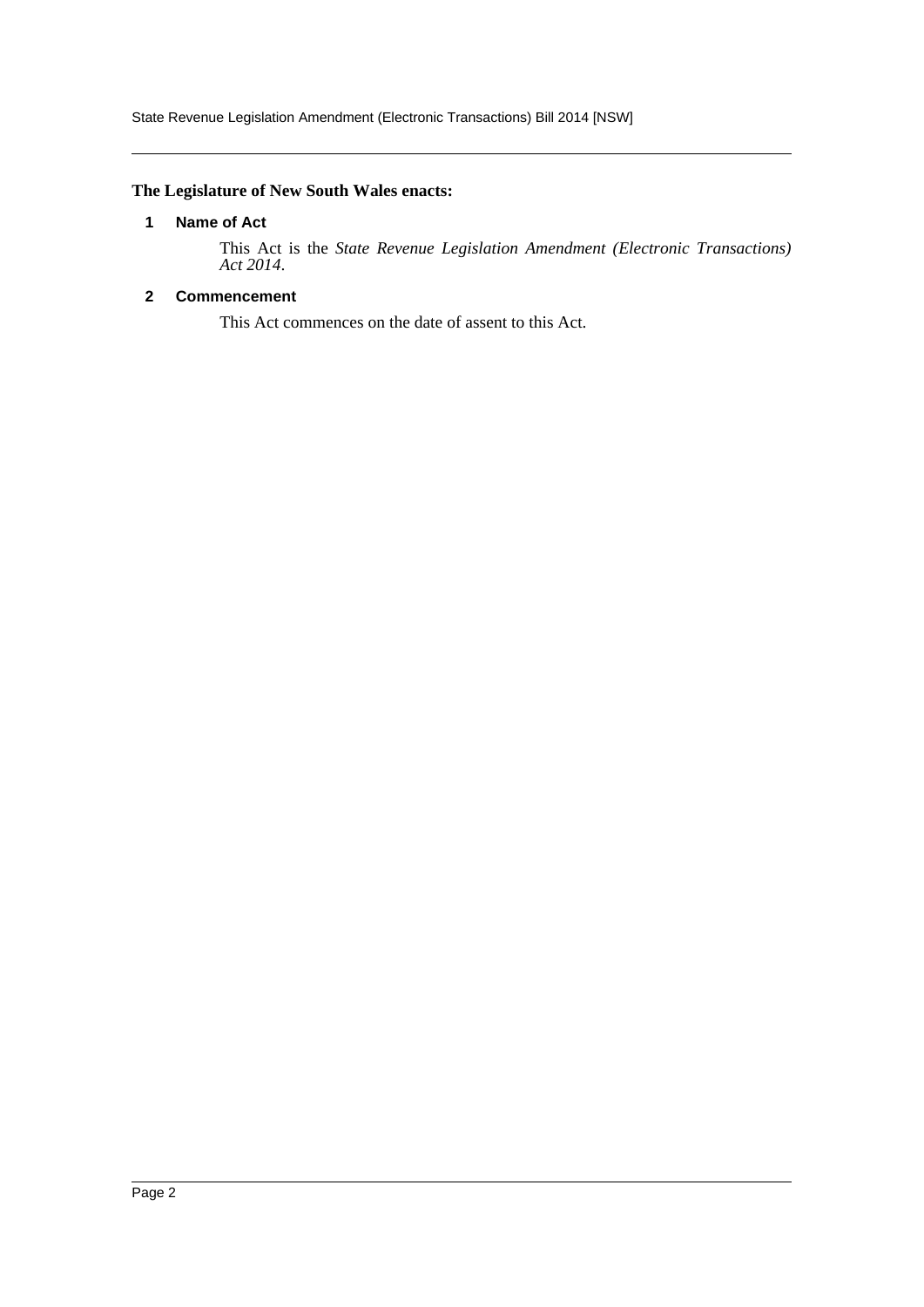# <span id="page-3-0"></span>**Schedule 1 Amendment of Duties Act 1997 No 123**

#### **[1] Section 12 When does a liability for duty arise?**

Insert after section 12 (3):

(4) An electronic registry instrument is taken to be first executed when it is first digitally signed by a subscriber (within the meaning of the *Electronic Conveyancing National Law (NSW)*).

#### **[2] Section 18 No double duty**

Insert after section 18 (7):

(8) Despite subsection (1), if a single dutiable transaction is effected by more than one electronic registry instrument it is sufficient that one of those instruments is duly stamped with the duty chargeable on the dutiable transaction. **Note.** See section 290.

#### **[3] Section 228A Electronic mortgages**

Omit section 228A (1). Insert instead:

(1) To avoid doubt, for the purposes of this Chapter (in particular, the definition of *mortgage*), an *instrument* includes any electronic registry instrument.

#### **[4] Section 271 Duplicates or counterparts**

Insert after section 271 (3):

(4) An electronic registry instrument is not a counterpart of an instrument for the purposes of this section.

#### **[5] Section 287 Form of stamps to be used**

Insert "or a unique transaction identifier or reference number" after "impressed stamp" in section 287 (1).

## **[6] Section 287 (3)**

Omit the subsection. Insert instead:

(3) Without limiting subsection (2), the Chief Commissioner may authorise the endorsement or certification of an instrument as referred to in section 289A or 290.

## **[7] Section 290**

Insert after section 289A:

#### **290 Special procedures for electronic registry instruments**

- (1) The Chief Commissioner may approve procedures for the payment of duty in respect of electronic registry instruments and the endorsement or certification of those instruments in a way that indicates that duty has been paid, is payable or is not chargeable.
- (2) An electronic registry instrument is taken to be duly stamped if the instrument is endorsed or certified in accordance with such a procedure.
- (3) An approved procedure may permit the endorsement or certification of an instrument before it is digitally signed but, in that case, the instrument is taken to be duly stamped only when the instrument is digitally signed in accordance with the *Electronic Conveyancing National Law (NSW)*.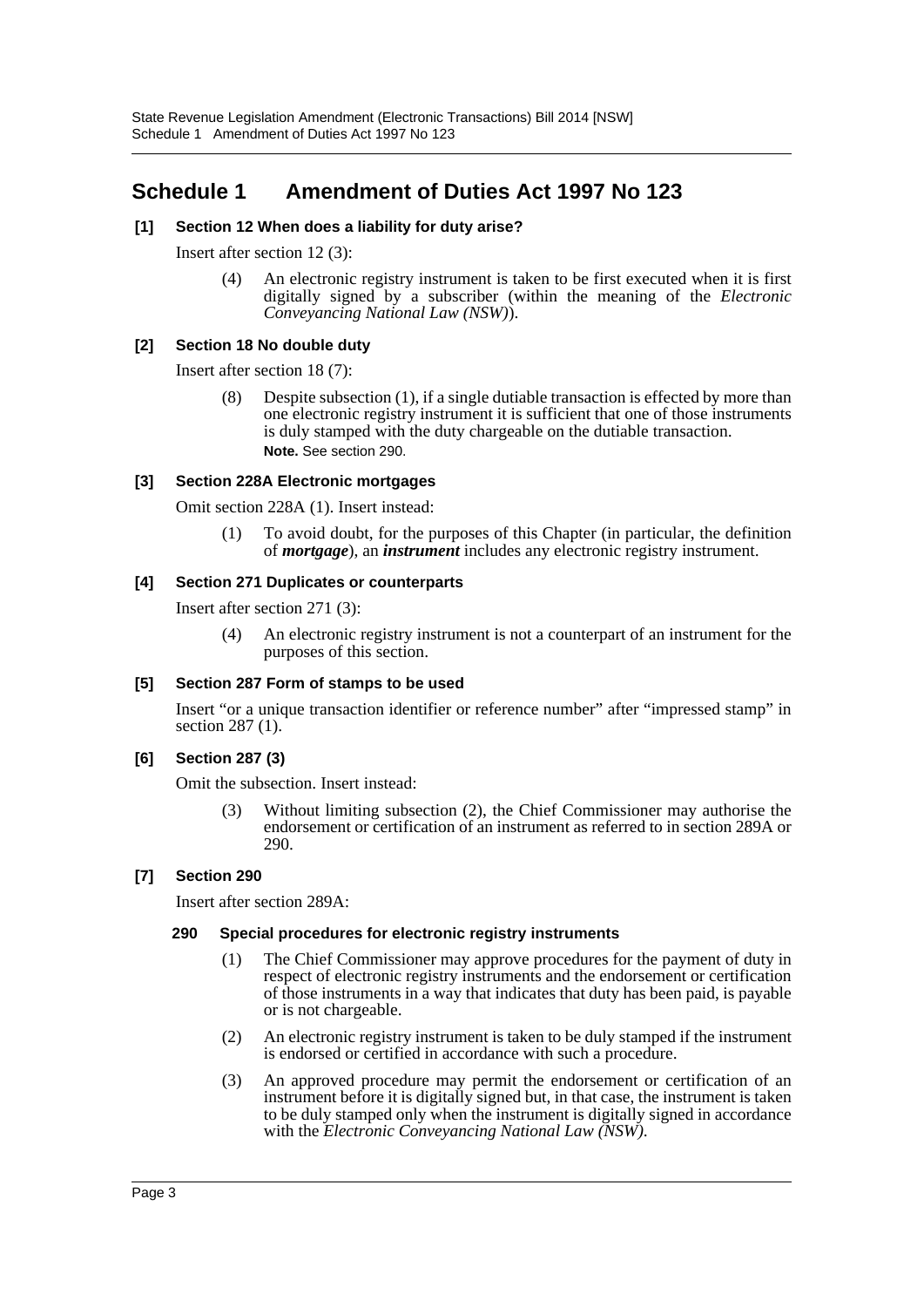- (4) The endorsement or certification of an instrument under this section:
	- (a) is not evidence of an assessment of the duty payable under this Act in respect of the instrument, and
	- (b) does not affect any liability for payment of the duty in relation to the instrument under this Act.
- (5) Particulars of any procedure approved under this section are to be published on the website of the Office of State Revenue.
- (6) A person who endorses or certifies an electronic registry instrument otherwise than under and in accordance with a procedure approved under this section so as to suggest or imply that the instrument has been endorsed or certified in accordance with the procedure is guilty of an offence.

Maximum penalty: 100 penalty units.

#### **[8] Section 312**

Insert before section 313:

#### **312 Disclosures of information in connection with ELN transactions**

- (1) A tax officer (within the meaning of the *Taxation Administration Act 1996*) is authorised to disclose information relating to the assessment of a dutiable transaction or mortgage, or the payment of duty in respect of a dutiable transaction or mortgage, if:
	- (a) the disclosure is made in connection with a dutiable transaction or mortgage that is effected or partially effected by use of an Electronic Lodgment Network, and
	- (b) the disclosure is made to the Electronic Lodgment Network Operator or by use of the Electronic Lodgment Network, and
	- (c) the disclosure is made in connection with the administration or execution of this Act.
- (2) Section 84 of the *Taxation Administration Act 1996* does not apply to information obtained from a tax officer under this section.
- (3) In this section, *Electronic Lodgment Network* and *Electronic Lodgment Network Operator* have the same meanings as they have in the *Electronic Conveyancing National Law (NSW)*.

#### **[9] Dictionary**

Insert in alphabetical order in clause 1:

*electronic registry instrument* means a registry instrument (within the meaning of the *Electronic Conveyancing National Law (NSW)*) that is in a form that enables it to be lodged electronically under that Law.

#### **[10] Dictionary, clause 5**

Insert after clause 4:

#### **5 References to written instruments—Electronic Conveyancing National Law (NSW)**

A reference in this Act to a written instrument or a dutiable transaction effected by a written instrument includes a reference to an electronic registry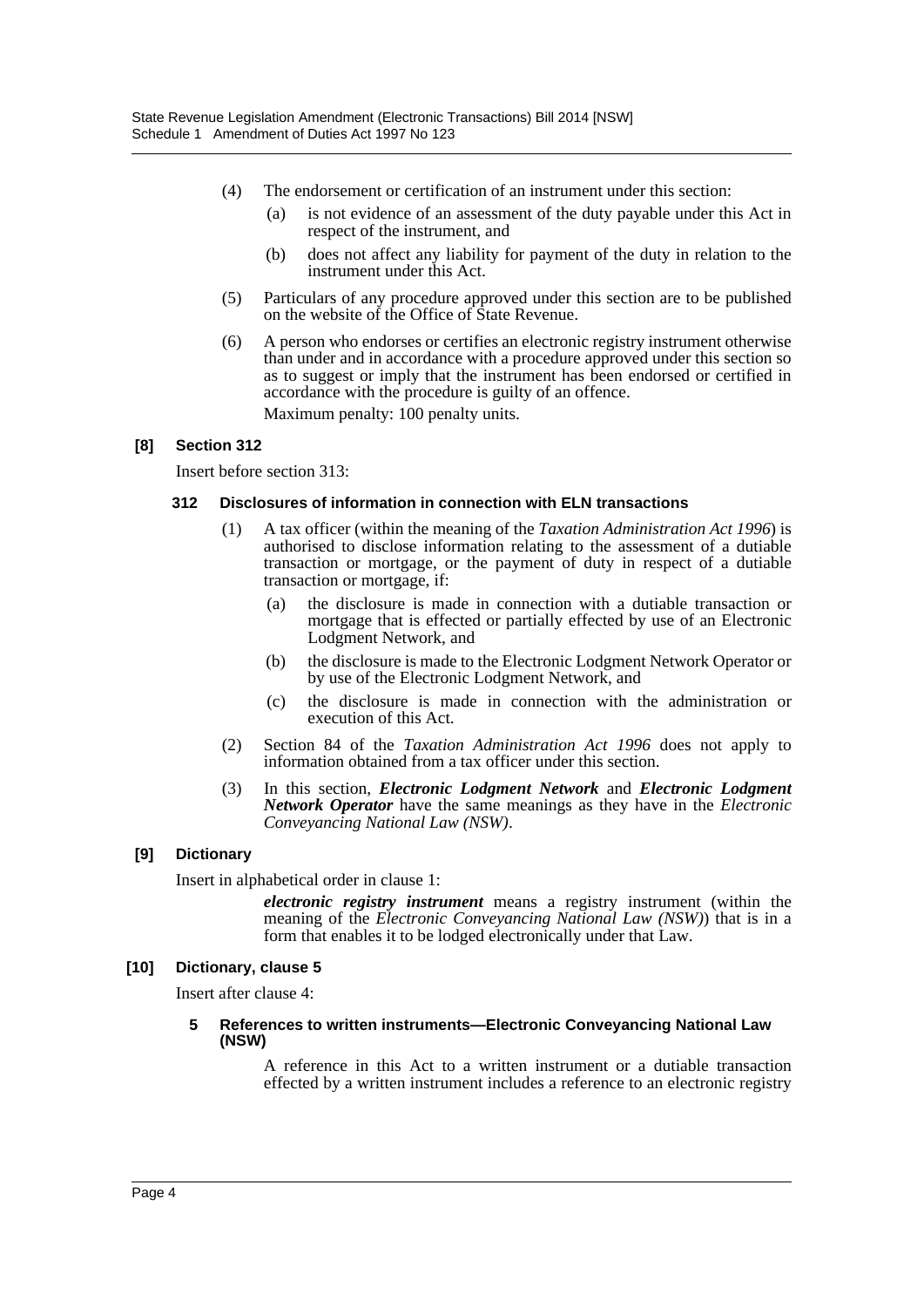instrument or a dutiable transaction effected by an electronic registry instrument, respectively.

**Note.** The *Electronic Conveyancing National Law (NSW)* provides that a registry instrument that is digitally signed in accordance with that Law is taken to be in writing for the purposes of the laws of New South Wales.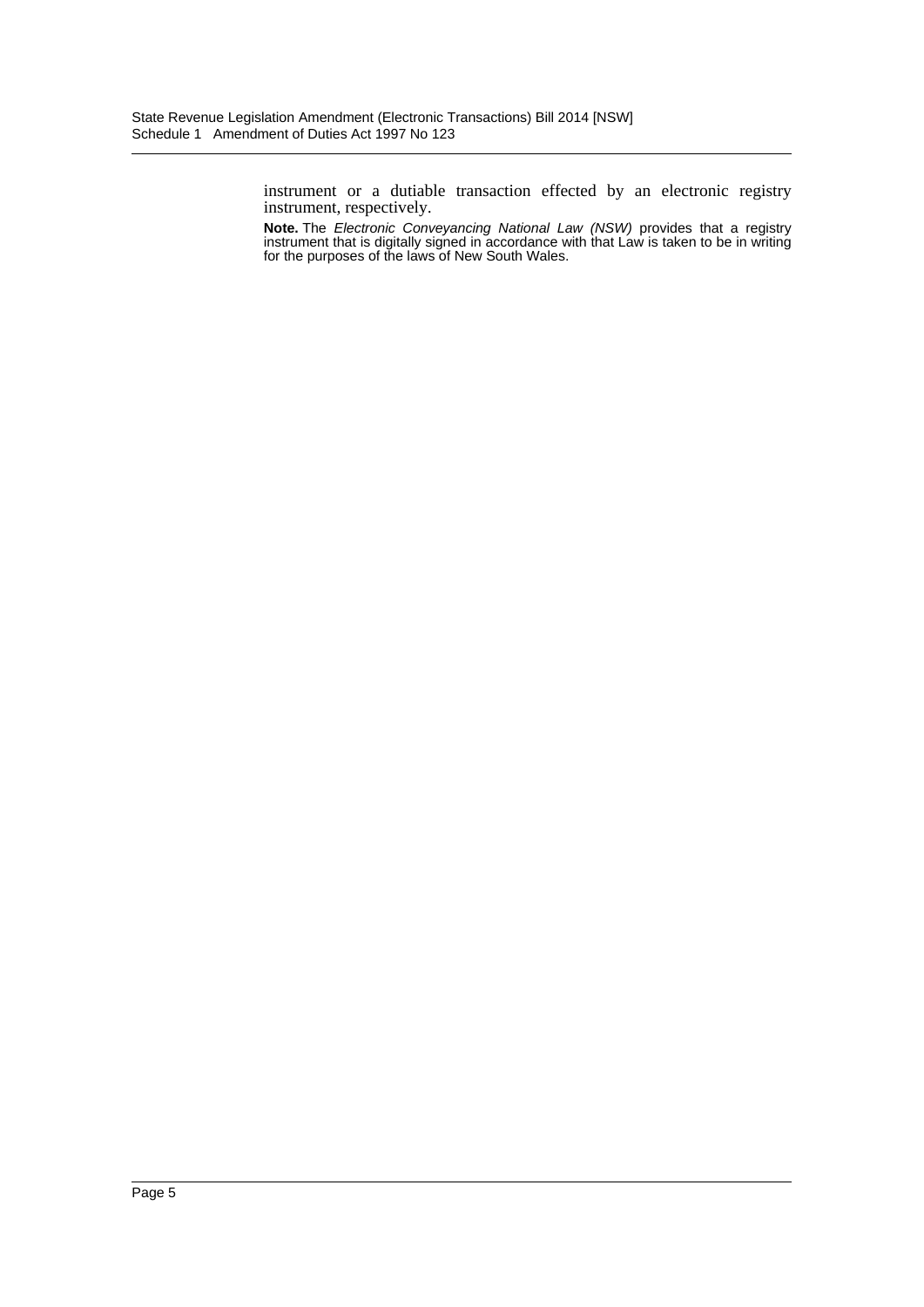# <span id="page-6-0"></span>**Schedule 2 Amendment of Taxation Administration Act 1996 No 97**

#### **[1] Section 37 Approval of special tax return arrangements**

Omit section 37 (1) (b). Insert instead:

- (b) a specified agent or other person on behalf of a specified taxpayer, a specified class of taxpayers or taxpayers for whom that agent or other person is authorised to act, or
- (c) any other specified person who is a party to a transaction or class of transactions in respect of which a liability for tax arises.

## **[2] Section 37 (5) and (6)**

Insert after section 37 (4):

- (5) For the purposes of this Division, an arrangement approved under this section is a *special arrangement* and the person to whom the approval is given is an *approval holder*.
- (6) A special arrangement does not transfer a taxpayer's tax liability from a taxpayer to an approval holder.

#### **[3] Section 39 Conditions of approval**

Omit section 39 (2) (g). Insert instead:

(g) conditions requiring the keeping of specified records.

#### **[4] Section 39A**

Insert after section 39:

#### **39A Registration of approval holders**

- (1) The Chief Commissioner may, by written notice served on a person at the time of, or subsequent to, approving the person to pay tax or lodge returns under a special arrangement, register the person as a person who is approved to pay tax under the special arrangement.
- (2) The Chief Commissioner may, by order in writing served on the person at the time of, or subsequent to, registration, direct the person to pay tax in respect of any transaction or class of transactions that is the subject of a special arrangement in accordance with the special arrangement.
- (3) Tax that is the subject of such a direction must be paid in accordance with the special arrangement.
- (4) The Chief Commissioner may revoke the registration of a person under this section if the Chief Commissioner cancels an approval under this Division.

#### **[5] Section 40 Variation and cancellation of approvals**

Omit "taxpayer or agent". Insert instead "approval holder".

#### **[6] Section 41**

Omit the section. Insert instead:

#### **41 Contravention of approval**

(1) An approval holder must not fail to comply with the conditions of a special arrangement.

Maximum penalty: 100 penalty units.